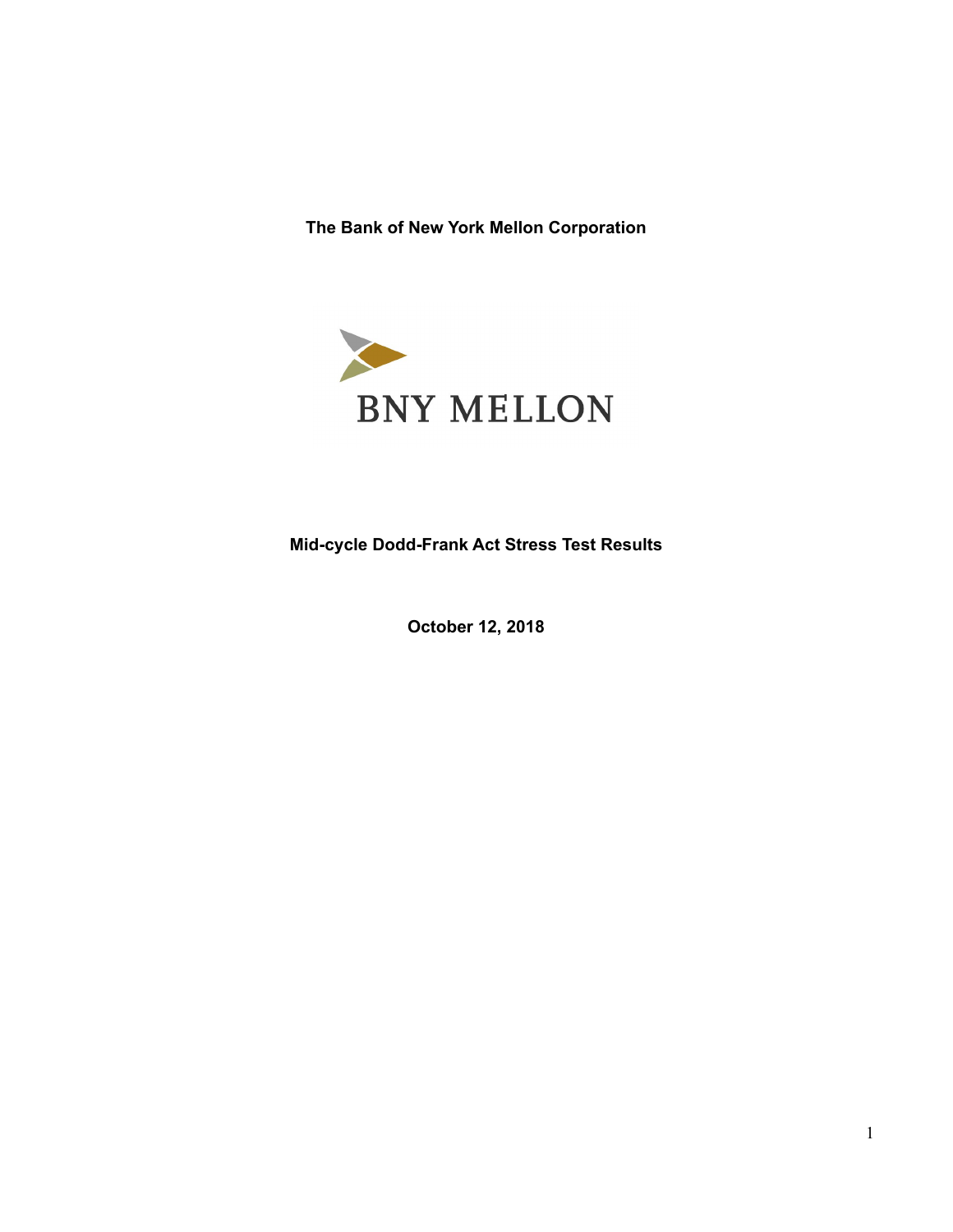# *Introduction*

Throughout this document The Bank of New York Mellon Corporation on a consolidated basis is referred to as "BNY Mellon," the "Firm," "we," "our" and "us." BNY Mellon is a global company that manages and services assets for financial institutions, corporations and individual investors in 35 countries.

BNY Mellon has two business segments, Investment Services and Investment Management, which offer a comprehensive set of capabilities and deep expertise across the investment lifecycle, enabling the Firm to provide solutions to buy-side and sell-side market participants, as well as leading institutional and wealth management clients globally.

BNY Mellon Investment Services provides business services and technology solutions to entities including financial institutions, corporations, foundations and endowments, public funds and government agencies. Our lines of business include: Asset Servicing, Pershing, Issuer Services, Treasury Services and Clearance and Collateral Management.

Our Investment Management business consists of two lines of business, Asset Management and Wealth Management. The Asset Management business offers diversified investment management strategies and distribution of investment products. The Wealth Management business provides investment management, custody, wealth and estate planning and private banking services.

Additional financial and other information about BNY Mellon and its principal business activities can be found in its 2017 Annual Report on Form 10-K and subsequent Quarterly Reports on Form 10-Q and other filings, referred to as SEC filings, with the Securities and Exchange Commission, which we make available on the Investor Relations section of our corporate website at https://www.bnymellon.com.

The projections contained herein are based on BNY Mellon's internally-developed Severely Adverse Scenario for the 2018 mid-cycle Dodd-Frank Act Stress Test ("mid-cycle DFAST"). The results of its midcycle DFAST, under this scenario, represent estimates of potential outcomes based on hypothetical stressed economic conditions. BNY Mellon's mid-cycle DFAST seeks to incorporate loss events tailored to its unique risk profile. To capture the unique risks inherent in our core activities, BNY Mellon developed an idiosyncratic Severely Adverse Scenario that is premised on counterparty credit risk and includes additional idiosyncratic operational risk events. The Firm relies on various models to forecast performance under stressed conditions. These models cover loss estimates, revenue projections, scenario infrastructure, and risk-weighted asset calculations. The projections contained within this disclosure represent hypothetical estimates that involve an economic outcome that is more adverse than expected, and accordingly these projections are not forecasts of expected losses, pre-provision net revenue ("PPNR"), net income before taxes, or capital ratios.

BNY Mellon is required to conduct company-run stress tests semi-annually (an "annual stress test" and a "mid-cycle stress test") pursuant to the requirements of 12 CFR Part 252 (the "Regulation"). The Regulation implements the Dodd-Frank Act Wall Street Reform and Consumer Protection Act stress test ("DFAST") requirements. Whereas the annual stress test is conducted as part of the Federal Reserve's Comprehensive Capital Analysis and Review ("CCAR") exercise, the mid-cycle stress test is conducted two quarters later, or between each annual CCAR exercise, utilizing a different as-of date. The mid-cycle stress test utilizes three hypothetical economic scenarios that are developed and run independently by each individual bank holding company ("BHC") subject to the Regulation in contrast to the annual stress test, which utilize three scenarios provided by the Federal Reserve in addition to at least one internally-developed stress scenario. The mid-cycle stress test is not conducted under the Federal Reserve's capital plan rule (12 C.F.R. § 225.8)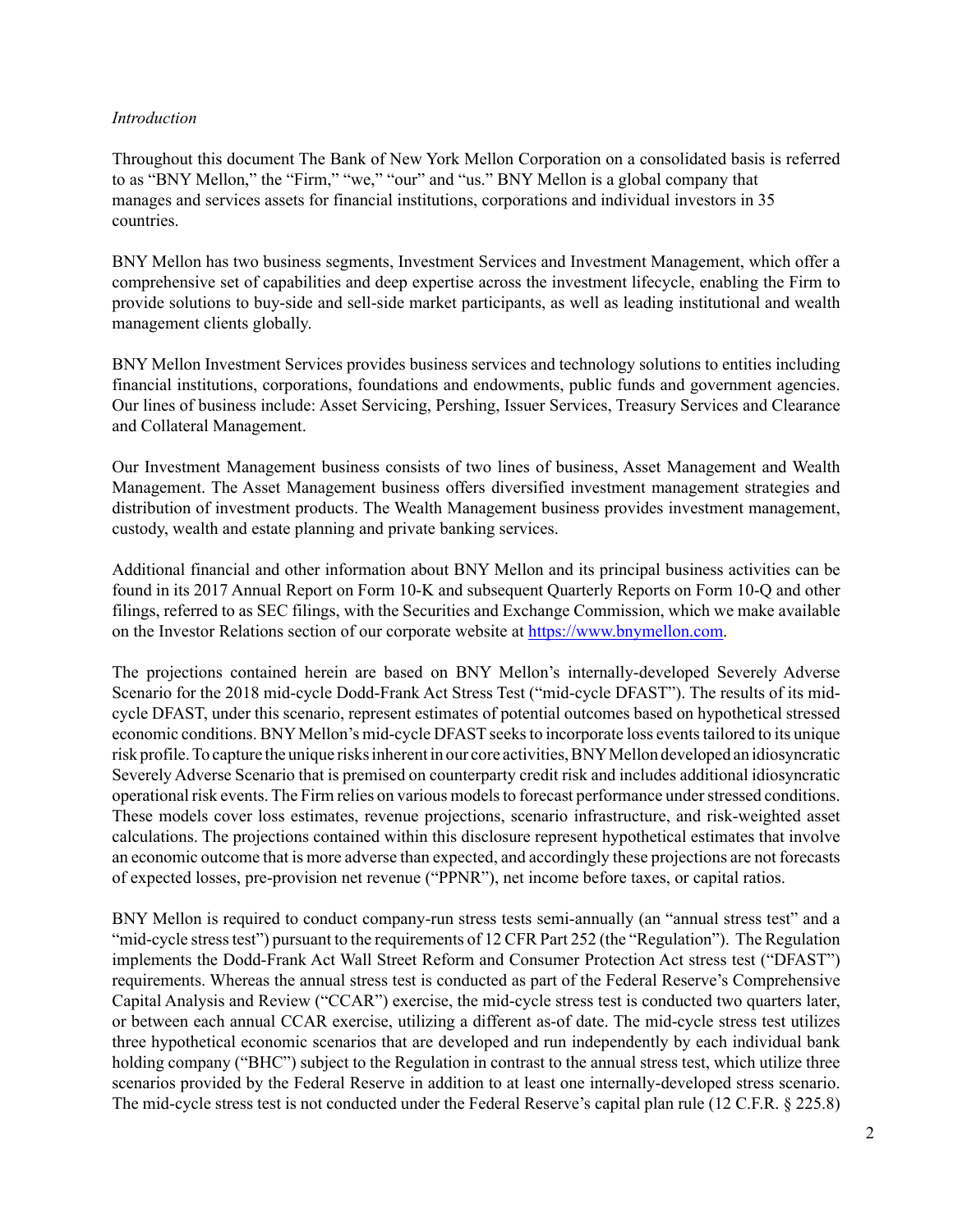and is separate from the annual CCAR exercise. BNY Mellon is required to disclose a summary of the results, including a description of the types of risks included and the methodologies used, under the Severely Adverse Scenarios of both the annual and mid-cycle stress tests.

The Regulation requires us, among other things, to make certain assumptions regarding capital actions ("Dodd-Frank Capital Actions") when computing pro forma capital ratios across the nine-quarter stress test horizon. These Dodd-Frank Capital Actions include:

- For the first quarter of the stress test horizon, actual capital actions;
- For the second through ninth quarters of the stress test horizon, the following capital actions:
	- 1. Common stock dividends equal to the quarterly average dollar amount of common stock dividends that BNY Mellon paid in the previous four quarters plus common stock dividends attributable to issuances related to expensed employee compensation, or in connection with a planned merger or acquisition to the extent that the merger or acquisition is reflected in our pro forma balance sheet estimates;
	- 2. Payments on any other instrument that is eligible for inclusion in the numerator of a regulatory capital ratio equal to the stated dividend, interest, or principal due on that instrument during the quarter;
	- 3. No redemption or repurchase of any capital instrument that is eligible for inclusion in the numerator of a regulatory capital ratio; and
	- 4. No new issuances of capital instruments over the second through ninth quarters of the planning horizon, except for issuances related to expensed employee compensation or in connection with a planned merger or acquisition to the extent that the merger or acquisition is reflected in our pro forma balance sheet estimates.

In practice, if a severely adverse economic scenario were to occur, it is highly likely that we would respond with certain capital conservation actions consistent with internal policy, and could change planned distributions. The stress test results summarized in this report should not be interpreted as expected or likely outcomes, but rather as a possible result under hypothetical, highly adverse economic conditions.

A description of the types of risks included in the stress test, a general description of methodologies applied, and a summary of our company-run stress test results under the Severely Adverse Scenario follows.

## *Description of types of risk included in the stress test*

When conducting the company-run stress test under the Severely Adverse Scenario, which, as noted above, incorporates Dodd-Frank Capital Actions, we evaluated and incorporated the principal risks that have been determined to influence us. These risks include operational risk, market risk, credit risk, liquidity risk, and strategic risk.

*Operational Risk.* Operational risk is the risk of loss resulting from inadequate or failed internal processes, human factors and systems, breaches of technology and information systems, or from external events. Operational risk also includes fiduciary risk, reputational risk, and litigation risk.

*Market Risk.* Market risk is the risk of loss due to adverse changes in the financial markets. Our market risks are primarily interest rate, foreign exchange, and equity risk. Market risk particularly impacts our exposures that are fair valued such as the securities portfolio, trading book, and equity investments.

*Credit Risk.* Credit risk is the risk of loss if any of our borrowers or other counterparties were to default on their obligations to us. Credit risk is resident in the majority of our assets, but primarily concentrated in the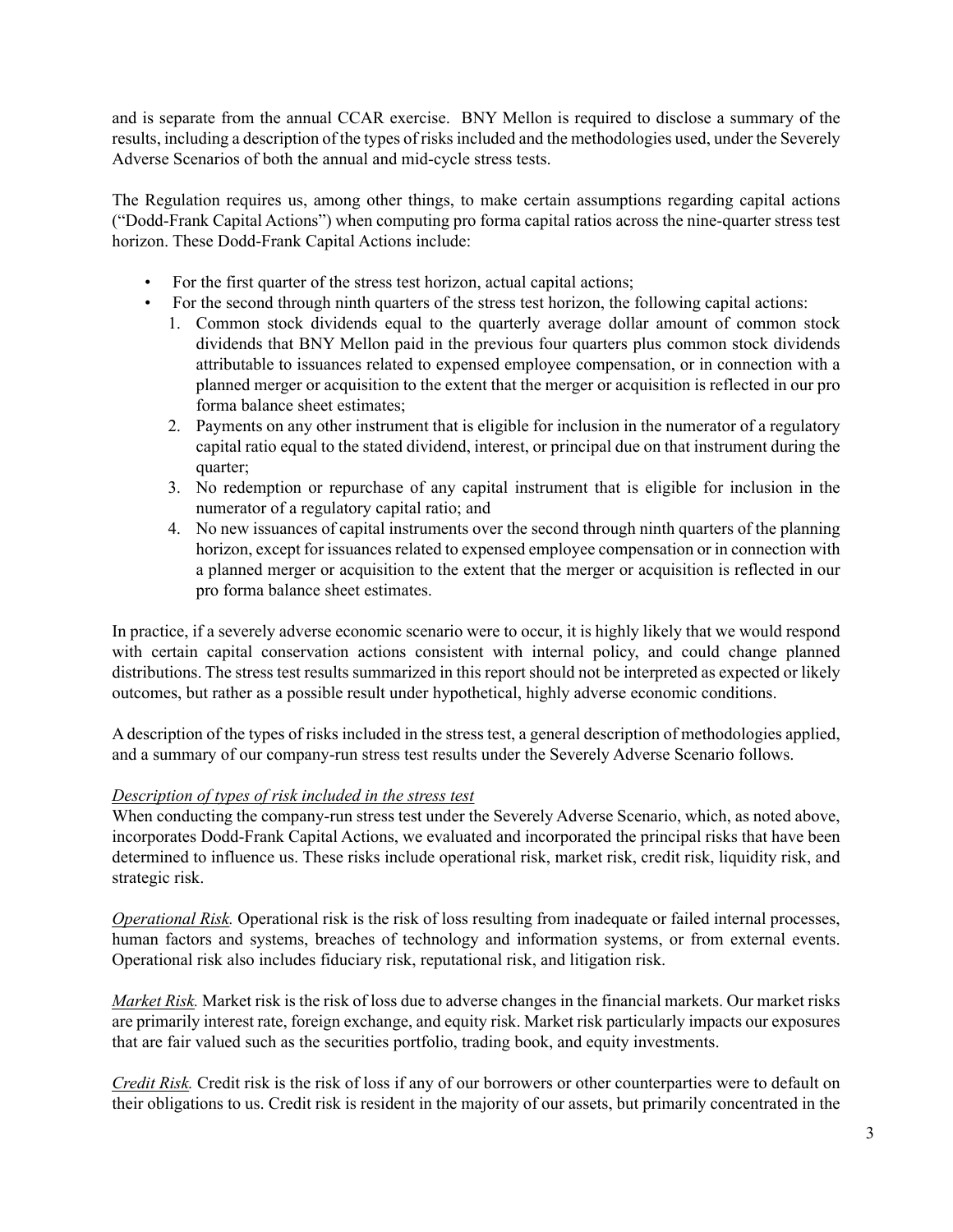loan and securities books, as well as off-balance sheet exposures such as lending commitments, letters of credit, and securities lending indemnifications.

*Liquidity Risk.* Liquidity risk is the risk that we cannot meet our cash and collateral obligations at a reasonable cost for both expected and unexpected cash flows, without adversely affecting daily operations or our financial condition. Liquidity risk can arise from cash flow mismatches, market constraints from the inability to convert assets to cash, the inability to raise cash in the markets, deposit run-off, or contingent liquidity events.

*Strategic Risk.* Strategic risk is the risk that BNY Mellon does not effectively manage and protect the Firm's market positioning and stability. This includes risks associated with the inability to maintain a strong understanding of clients' needs, provide suitable product offerings that are financially viable and fit within the Firm's operating model and adapt to transformational change in the industry.

Table 1: Risks of BNY Mellon's On-and Off-balance Sheet Instruments

| <b>Balance Sheet Instruments</b>                                                          | <b>Types of Risk</b>      |
|-------------------------------------------------------------------------------------------|---------------------------|
| <b>Assets</b>                                                                             |                           |
| Interest-bearing deposits with banks                                                      | Credit                    |
| Federal funds sold and securities purchased under resale agreements                       | Market, Credit            |
| Securities                                                                                | Market, Credit, Liquidity |
| <b>Trading Assets</b>                                                                     | Market, Credit, Liquidity |
| Loans                                                                                     | Credit, Liquidity         |
| Goodwill                                                                                  | Operational, Market       |
| <b>Intangible Assets</b>                                                                  | Operational, Market       |
| <b>Liabilities</b>                                                                        |                           |
| Deposits                                                                                  | Liquidity                 |
| Federal funds purchased and securities sold under repurchase agreements Market, Liquidity |                           |
| Trading liabilities                                                                       | Market, Liquidity         |
| Payables to customers and broker-dealers                                                  | Liquidity                 |
| <b>Off-balance Sheet Instruments</b>                                                      | <b>Types of Risk</b>      |
| Lending commitments                                                                       | Credit, Liquidity         |
| Standby letters of credit                                                                 | Credit, Liquidity         |
| Commercial letter of credit                                                               | Credit, Liquidity         |
| Securities lending indemnifications                                                       | Market, Credit            |

#### *Overview of Stress Testing*

BNY Mellon's policy is to perform Enterprise-Wide Stress Testing at regular intervals as part of its Internal Capital Adequacy Assessment Process ("ICAAP"). Additionally, the Firm performs an analysis of capital adequacy in a stressed environment in its Enterprise-Wide Stress Test Framework, as required by the enhanced prudential standards issued pursuant to the Dodd-Frank Wall Street Reform and Consumer Protection Act.

Enterprise-Wide Stress Testing evaluates all of the Firm's lines of business, products, geographic areas, and risk types, incorporating the results given a certain stress-test scenario. It is an important component of assessing our capital adequacy, as well as identifying any higher risk business activities. Furthermore, Enterprise-Wide Stress Testing provides our capital planning process with a forward-looking evaluation of our ability to execute planned capital actions in an economic environment that is more adverse than anticipated.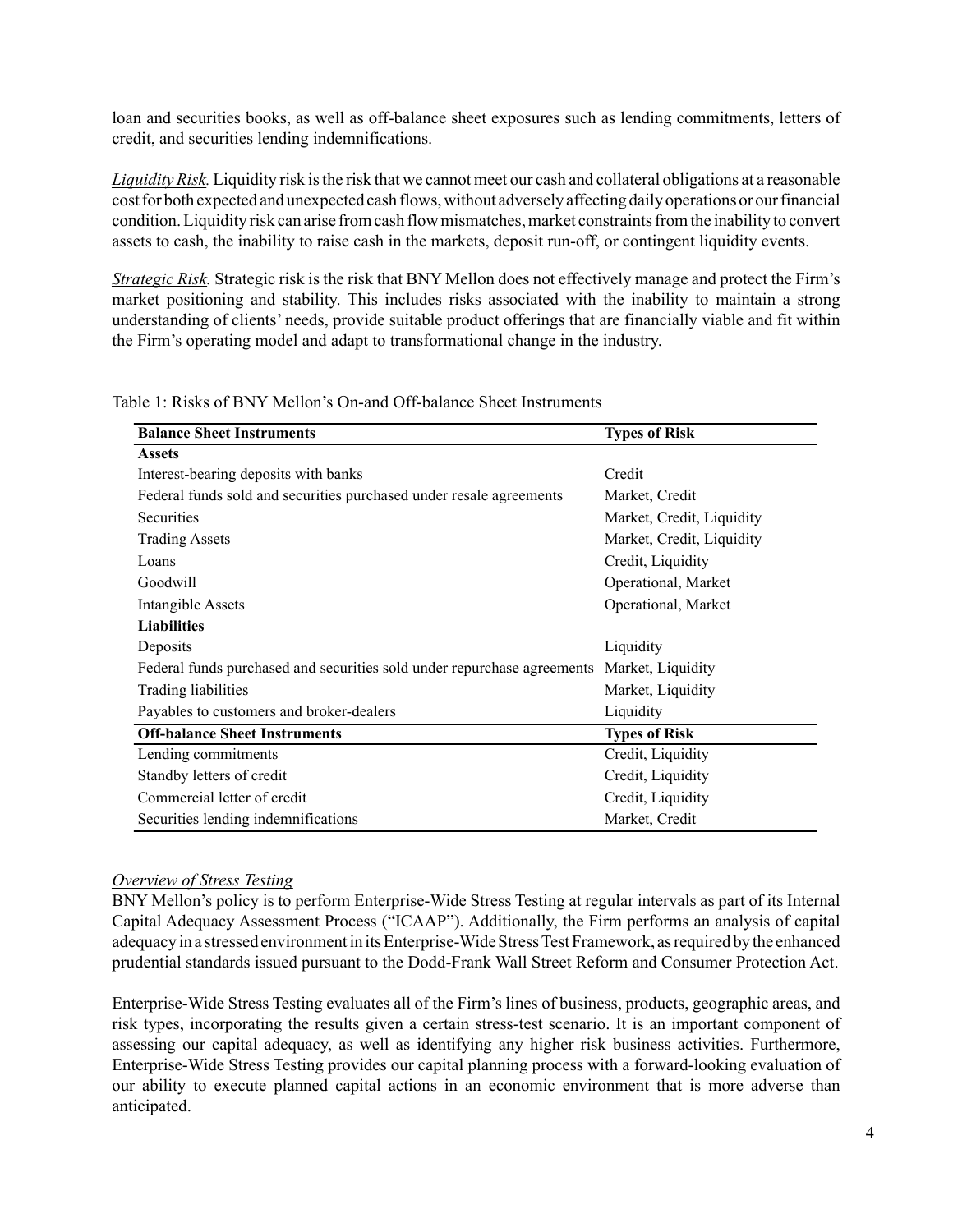BNY Mellon's mid-cycle stress test under the Severely Adverse Scenario with Dodd-Frank Capital Actions contained wide-ranging impacts across multiple risk areas, including the principal risk types identified above. To incorporate these risks into our mid-cycle stress test, BNY Mellon identified and stressed key risk drivers and assumptions to estimate how losses might be incurred and how an event in one risk may migrate into other areas. The following section discusses BNYMellon's methodology for translating the Severely Adverse Scenario's variables into various financial impacts including expected losses, net income, on- or off-balance sheet exposure, liquidity, leverage, and capital positions. Please refer to BNY Mellon's Annual Report on Form 10-K for the year ended December 31, 2017 for a broader description of the BNY Mellon's capital planning and risk management processes.

## *General Description of Methodologies*

We have forecasted projected losses, pre-provision net revenue ("PPNR"), and other items affecting capital using a series of models and estimation techniques that translate the economic and financial variables in the Severely Adverse Scenario to losses and revenues.

Occasionally it is necessary to supplement modeled projections with expert judgment where historical data may be inadequate to project loss and revenue estimates or historical relationships may not hold up under forward-looking hypothetical scenarios. In these cases, which are referred to as qualitative frameworks, we ensure consistency of projections with the conditions of the stress test through a cross-functional governance structure and control environment that incorporates multiple levels of review, challenge, and approval.

*Loan Losses*. We have developed a series of models and qualitative frameworks to estimate losses on various types of loans. Loss projection methods are product-specific and link economic variables to credit performance based on historical and expected relationships. The table below identifies major loan types and key assumptions used to derive loss estimates.

*[Remainder of page left blank intentionally.]*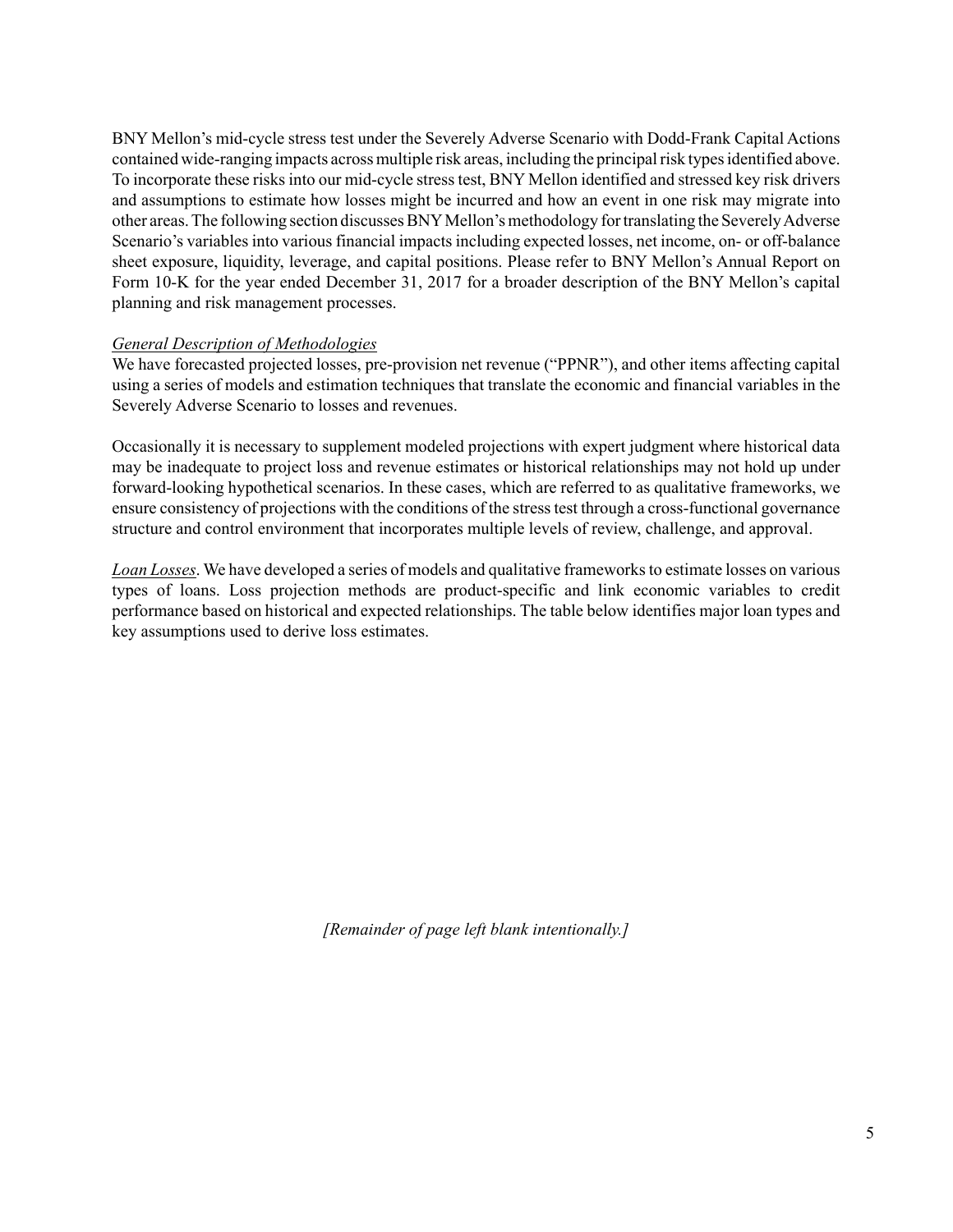Table 2: Credit Portfolio Loss Methodologies and Assumptions

| <b>Loan Type</b>                                | <b>Description of Methodology</b>                                                                                                                                                                                                                                                                                                                                                                                                             | <b>Key Drivers</b>                                                                                                                                                                                                      |
|-------------------------------------------------|-----------------------------------------------------------------------------------------------------------------------------------------------------------------------------------------------------------------------------------------------------------------------------------------------------------------------------------------------------------------------------------------------------------------------------------------------|-------------------------------------------------------------------------------------------------------------------------------------------------------------------------------------------------------------------------|
| <b>Domestic Residential Mortgages</b>           | Statistical model estimated using loan-<br>level data on mortgage characteristics and<br>performance supplemented by<br>macroeconomic indicators and housing<br>price data.                                                                                                                                                                                                                                                                   | Macroeconomic factors such<br>as:<br>Housing Price Index<br>$\overline{\phantom{0}}$<br>("HPI")<br>Unemployment rate<br>Mortgage rates                                                                                  |
| <b>Domestic Commercial Real Estate</b><br>Loans | Individually assigning counterparties<br>stressed ratings by adjusting the inputs to<br>BNY Mellon's commercial real estate<br>("CRE") credit rating scorecard, which<br>produces a stressed probability of default<br>("PD") rating for each quarter. For each<br>impaired exposure, a downturn loss given<br>default (" $L\bar{G}D$ ") percentage is applied to<br>the exposure at default ("EAD") to<br>generate an immediate credit loss. | Macroeconomic factors such<br>as:<br>Unemployment rate<br>$\overline{\phantom{0}}$<br>BBB corporate yield<br>$\overline{\phantom{0}}$<br>Commercial real estate<br>price index<br>Prime rate                            |
| Wholesale and Other*                            | Expected loss model relying on stressed<br>transition matrix, PD, LGD, and usage<br>given default ("UGD"). The stressed<br>transition matrix, LGD and UGD were<br>linked to macroeconomic factors through<br>statistical models. For each impaired<br>exposure, a stressed LGD percentage is<br>applied to the EAD to generate an<br>immediate credit loss, where EAD is<br>stressed UGD times exposure.                                      | Macroeconomic factors such<br>as:<br><b>CBOE</b> Volatility Index<br>$($ "VIX" $)$<br>Equity indices<br>—<br>GDP growth rate<br>$\overline{\phantom{0}}$<br>Treasury yields<br>$\overline{\phantom{0}}$<br>Unemployment |

*\*Commercial and industrial, loans to depositories and other financial institutions, loans for purchasing or carrying securities, overdrafts, and leases.* 

*Provision for Loan Losses*. The credit loss allowance is our estimate of incurred losses inherent in our portfolio. We use a quantitative methodology (product of the long run PD, LGD, and EAD) and a qualitative framework in determining the allowance. The qualitative framework employs management judgment when assessing internal risk factors and environmental factors to compute an additional allowance for each component of the loan portfolio. Changes in the allowance balance are reflected through the provision to provide adequate coverage for potential future losses.

*Realized Gains/Losses on Securities*. We use instrument-specific methodologies to forecast other-thantemporary impairment ("OTTI") on the investment securities portfolio. Loss estimates are recognized in accordance with our established accounting policy. The table below identifies major security types and key assumptions used to derive loss estimates.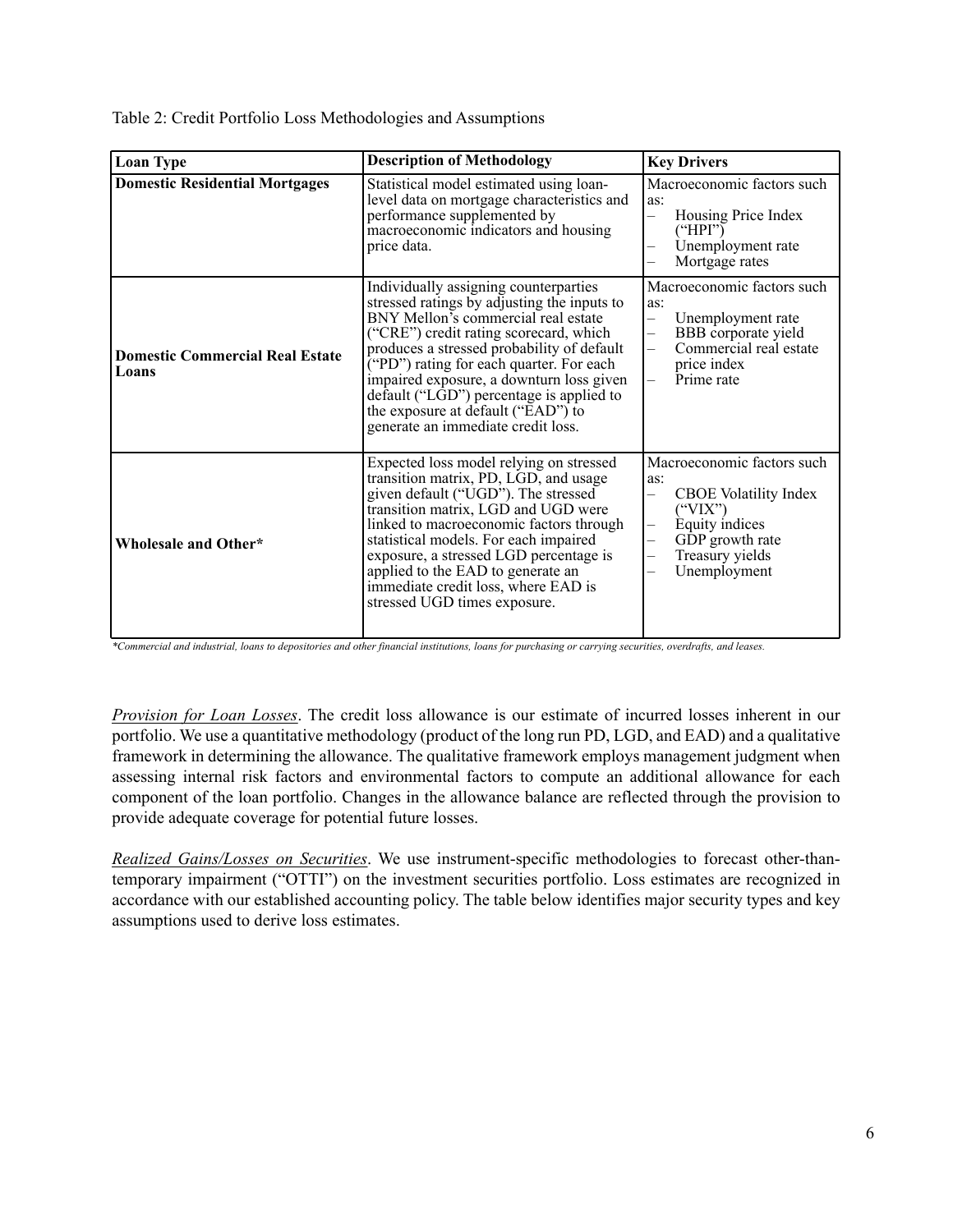| Table 3: Securities Portfolio OTTI Methodologies and Assumptions |  |
|------------------------------------------------------------------|--|
|                                                                  |  |

| <b>Security Type</b>                                                                               | <b>Description of Methodology</b>                                                                                                                                                                                                                                                                                                                                                                                                                                                                                                                                                               | <b>Key Drivers</b>                                                                                                                                                                                                                                      |
|----------------------------------------------------------------------------------------------------|-------------------------------------------------------------------------------------------------------------------------------------------------------------------------------------------------------------------------------------------------------------------------------------------------------------------------------------------------------------------------------------------------------------------------------------------------------------------------------------------------------------------------------------------------------------------------------------------------|---------------------------------------------------------------------------------------------------------------------------------------------------------------------------------------------------------------------------------------------------------|
| <b>Domestic Non-Agency</b><br><b>Residential Mortgage-</b><br><b>Backed Securities</b><br>("RMBS") | Statistical model estimated using loan-level data<br>on mortgage characteristics and performance<br>supplemented by macroeconomic indicators and<br>house price data.<br>Cash flow is discounted using an Internal Rate of<br>Return ("IRR") (derived in a vendor baseline<br>scenario) to obtain the Net Present Value ("NPV").<br>OTTI is then computed as the difference between<br>book value and the NPV of the cash flow.                                                                                                                                                                 | Collateral type and<br>characteristics<br>Macroeconomic factors such<br>as:<br><b>HPI</b><br>$\overline{\phantom{0}}$<br>Unemployment rate<br>$\overline{\phantom{0}}$<br>Mortgage rates                                                                |
| <b>Foreign RMBS</b>                                                                                | Combines macroeconomic variables, historical<br>pool performance, and the pool level<br>characteristics to generate monthly performance<br>measures such as delinquencies, conditional<br>prepayment rate ("CPR"), constant default rate<br>$\tilde{C}$ CDR"), and charge offs. The performance<br>measures are then used in a waterfall tool to<br>determine losses on foreign RMBS tranches.<br>Cash flow is discounted using an IRR (derived in<br>a vendor baseline scenario) to obtain the NPV.<br>OTTI is then computed as the difference between<br>book value and NPV of the cash flow. | Collateral type and<br>characteristics<br>Macroeconomic factors such<br>as:<br><b>HPI</b><br>$\overline{\phantom{0}}$<br>Unemployment rate<br>$\overline{\phantom{a}}$<br>Consumer Price Index<br>("CPI")<br>Inflation rate<br>$\overline{\phantom{0}}$ |
| <b>Commercial Mortgage-</b><br><b>Backed Securities</b><br>("CMBS")                                | Combines macroeconomic variables, CRE market<br>factors and loan-level details to generate the credit<br>risk measures including PD and LGD. PD and<br>LGD are then used to determine losses on CMBS.<br>Cash flow is discounted using an IRR (derived in<br>a vendor baseline scenario) to obtain the NPV.<br>OTTI is then computed as the difference between<br>book value and NPV of the cash flow.                                                                                                                                                                                          | Loan details<br>Property type and<br>characteristics<br>Macroeconomic factors such<br>as:<br><b>HPI</b><br>$\overline{\phantom{0}}$<br>$\overline{a}$<br>Unemployment rate<br>Federal Funds rate<br>$\equiv$<br>Treasury 10-year yield                  |
| <b>Consumer Asset-Backed</b><br>Securities ("ABS")                                                 | Combines macroeconomic variables, historical<br>pool performance and the pool-level<br>characteristics to generate monthly performance<br>measures such as delinquencies, CPR, CDR and<br>charge offs. The performance measures are then<br>used in a waterfall tool to determine losses on<br>ABS tranches.<br>Cash flow is discounted using an IRR (derived in<br>a vendor baseline scenario) to obtain the NPV.<br>OTTI is then computed as the difference between<br>book value and NPV of the cash flow.                                                                                   | Collateral type and<br>characteristics<br>Macroeconomic factors such<br>as:<br>Unemployment rate<br>—<br>$\overline{\phantom{a}}$<br>Treasury rates<br>$\equiv$<br>LIBOR rates                                                                          |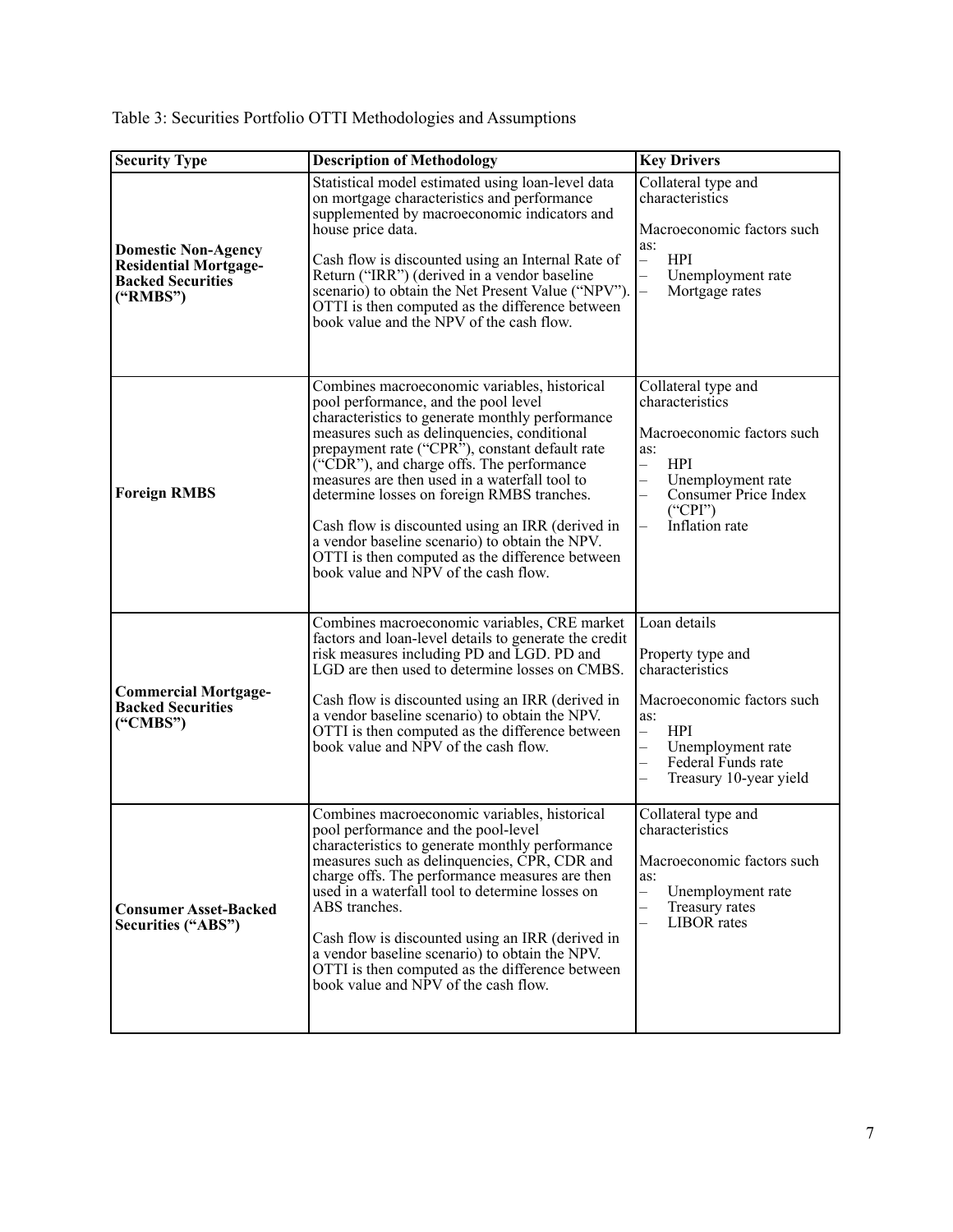| <b>Security Type</b>                                      | <b>Description of Methodology</b>                                                                                                                                                                                                                                                                                                                | <b>Key Drivers</b>                                                                                                                                                                                                                                                                                                                                                                                                                                                                                                                                                                                                                                               |
|-----------------------------------------------------------|--------------------------------------------------------------------------------------------------------------------------------------------------------------------------------------------------------------------------------------------------------------------------------------------------------------------------------------------------|------------------------------------------------------------------------------------------------------------------------------------------------------------------------------------------------------------------------------------------------------------------------------------------------------------------------------------------------------------------------------------------------------------------------------------------------------------------------------------------------------------------------------------------------------------------------------------------------------------------------------------------------------------------|
| <b>Bond Portfolio*</b>                                    | Bond OTTI is projected using the expected loss<br>(PD x LGD) approach. The risk parameters PD<br>and LGD are forecasted using statistical models<br>that are driven by macroeconomic variables.                                                                                                                                                  | <b>Corporate and Covered</b><br><b>Bond - National level</b><br>Macroeconomic factors such<br>as:<br>VIX, Equity indices<br>$\overline{\phantom{0}}$<br>GDP growth rate<br>$\equiv$<br>Treasury yields<br>$\overline{\phantom{0}}$<br><b>Sovereign Bond - Country</b><br>level<br>Macroeconomic factors such<br>as:<br>Unemployment rate<br>$\overline{\phantom{0}}$<br><b>CPI</b><br>$\overline{\phantom{0}}$<br>Debt-to-GDP ratio<br><b>GDP</b><br>$\overline{\phantom{0}}$<br>Foreign Exchange Rate<br><b>Municipal Bond - State level</b><br>Macroeconomic factors such<br>as:<br><b>GDP</b> Growth Rate<br>$\overline{\phantom{0}}$<br>Median family income |
| <b>Collateralized Loan</b><br><b>Obligations ("CLOs")</b> | CLO collateral performance metrics (CDR, CPR,<br>Severity) are forecasted using credit transition and<br>LGD model for each underlying loan.<br>Tranche level cash flows are discounted using<br>tranche coupon/nominal spread to arrive at present<br>value. OTTI is then calculated as the difference<br>between present value and book value. | Underlying collateral metrics<br>including:<br>Prepayment rate<br>Default rate<br>Severity rate                                                                                                                                                                                                                                                                                                                                                                                                                                                                                                                                                                  |

*\*This portfolio consists of corporate bonds, municipal bonds, sovereign bonds, and covered bonds.* 

*Operational Losses*. We use a methodology to estimate operational losses that incorporates both internal and external data. We forecast both litigation and non-litigation operational losses under separate methodologies.

For non-litigation loss estimates, our forecasting methodology centers on workshops organized around the risks in our operational risk taxonomy, led by our Chief Operational Risk Officer. These workshops included participants from our business, business partner, and risk teams. Subject matter experts ("SMEs") considered and discussed the outputs of our operational risk framework elements (*e.g.*, Risk and Control Self-Assessment ("RCSA") data, as well as internal and external event data) and other key information such as risk drivers, including macroeconomic factors, to challenge and supplement our Material Risk Inventory. For idiosyncratic operational loss events, SMEs developed specific storylines and estimates that were considered as part of the development of our stress testing operational loss estimates. Where deemed relevant, statistical models were used as a reference point to develop estimates, supplemented with expert judgment to incorporate anticipated impacts based on risk drivers.

For litigation loss estimates, we use a forward-looking, scenario-based process as a core component of our litigation loss estimation methodology. This methodology is centered around the use of expert judgment and scenario-based determination and leverages subject matter expertise in our Legal department. This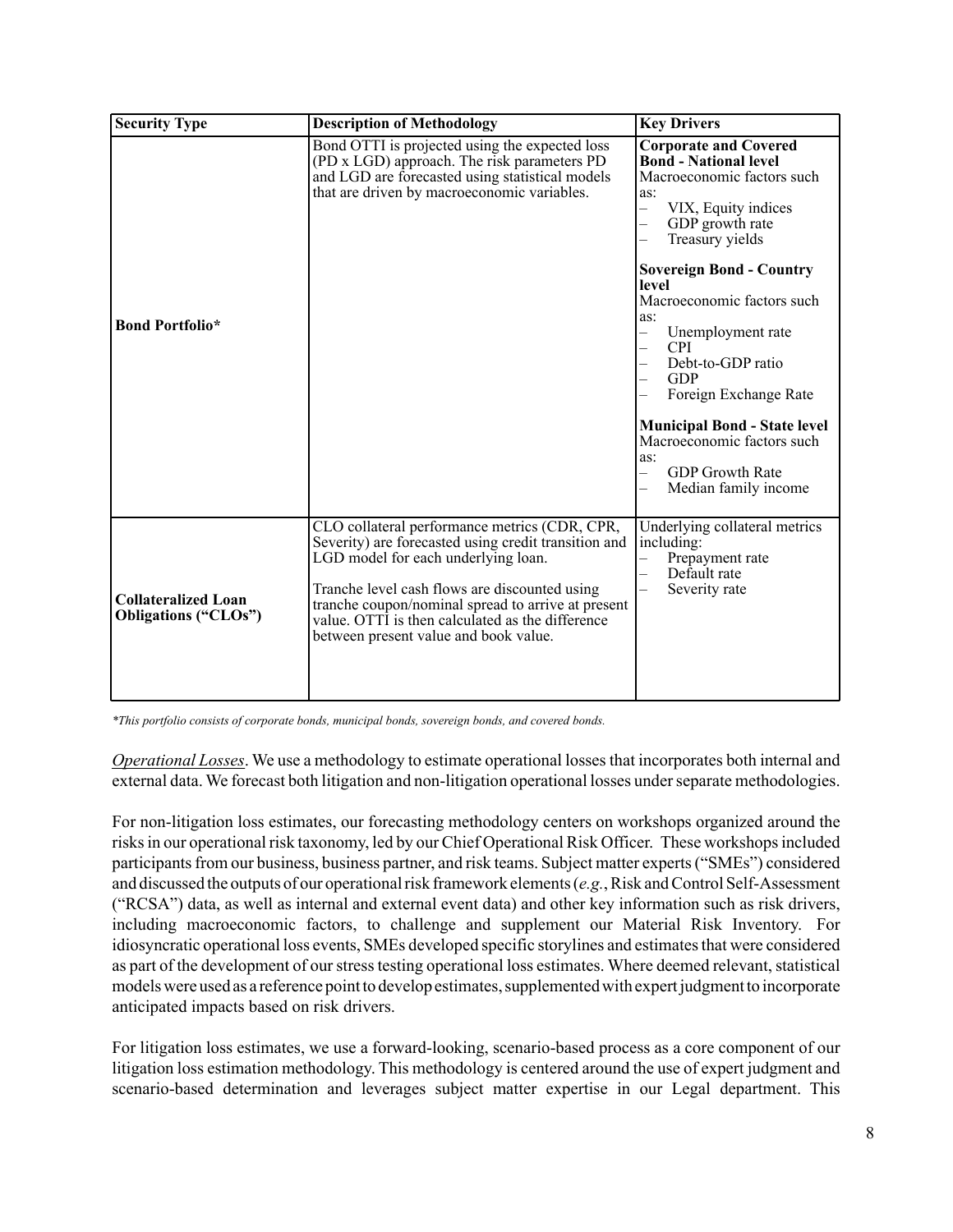methodology generally estimates severe yet reasonably plausible litigation-related costs for key active matters and certain possible claims in stress scenarios.

*Balance Sheet*. We have developed a suite of models using statistical and qualitative estimation methodologies to project each major balance sheet segment. The statistical models are based on logical relationships to economic drivers. For balance sheet segments where developing a model was inappropriate, a rules-based qualitative approach was developed with pre-determined, repeatable, data-driven processes in order to generate projections. An aggregate secondary statistical model exists for a subset of balance sheet segments to aid in review and challenge. In addition, relevant SMEs develop judgment-based forecasts using their business expertise and experience for their respective products using the macroeconomic variables. These are used to challenge the primary model forecasting framework. A structured internal review of model and qualitative results is discussed by a panel of SMEs, risk managers and management, at review and challenge meetings, to formalize balance sheet composition.

*Pre-Provision Net Revenue*. Consistent with balance sheet development and exposure assumptions used for loss estimation, we use a suite of models to project all key elements of PPNR including net interest income, noninterest income, and noninterest expense.

*[Remainder of page left blank intentionally.]*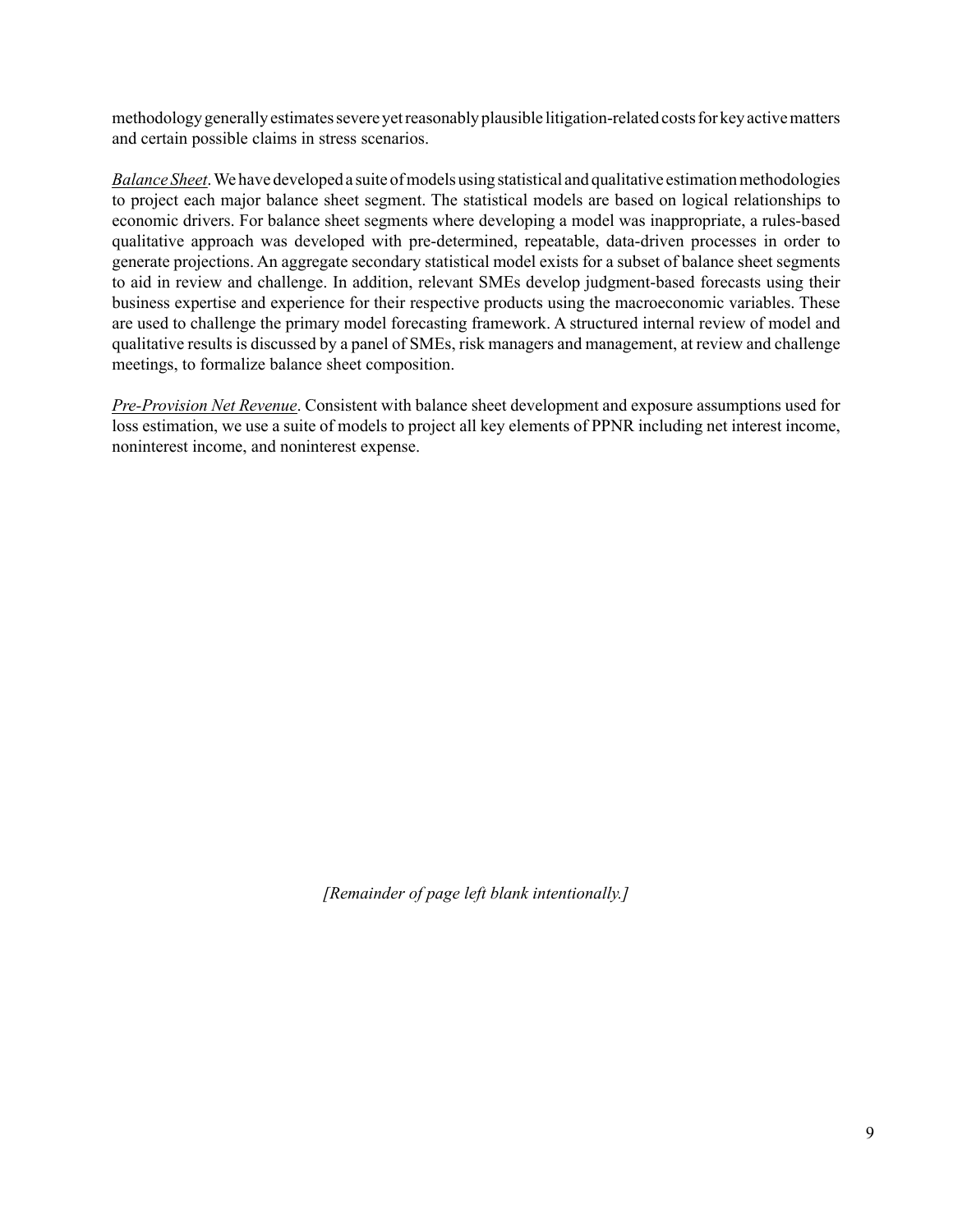Table 4: PPNR Methodologies and Assumptions

| <b>PPNR Component</b>      | <b>Description of Methodology</b>                                                                                                                                                                                                                                                                                                                                                                                                                           | <b>Key Drivers</b>                                                                                                                                                                                                                      |
|----------------------------|-------------------------------------------------------------------------------------------------------------------------------------------------------------------------------------------------------------------------------------------------------------------------------------------------------------------------------------------------------------------------------------------------------------------------------------------------------------|-----------------------------------------------------------------------------------------------------------------------------------------------------------------------------------------------------------------------------------------|
| <b>Net Interest Income</b> | Current and forecasted balance sheet<br>positions and cash flows are modeled by<br>product type and reflect growth, runoff,<br>prepayment, and loss projection<br>assumptions.                                                                                                                                                                                                                                                                              | Future balance sheet growth<br>Runoff and pricing<br>assumptions<br>Interest rates and<br>macroeconomic indicators                                                                                                                      |
| <b>Noninterest Income</b>  | Total noninterest income projection is<br>composed of a series of distinct projection<br>models, each of which creates a fee<br>revenue projection for some aspect of the<br>business using historical fee revenue and<br>business volume data.<br>Regression models were tied to the<br>business and economic drivers, while<br>certain areas are estimated using other<br>techniques such as management judgment,<br>seasonality and historical averages. | Business dynamic and<br>strategy assumptions<br>Relationship to economic<br>drivers such as:<br>Fixed income and equity<br>$\overline{\phantom{0}}$<br>asset prices<br>Interest rates<br>Volatility measurements<br>Volume measurements |
| <b>Noninterest Expense</b> | Variable expenses were modeled based<br>primarily on historical expense to<br>noninterest revenue and Pre-Incentive<br>PPNR relationships.<br>Expenses deemed to be fixed in nature are<br>projected generally in line with inflation.                                                                                                                                                                                                                      | Noninterest revenue<br>projections<br><b>Net-Interest Revenue</b><br><b>CPI</b>                                                                                                                                                         |

*Capital Position*. Our forecasting process employed a set of methodologies to reflect losses and PPNR on pro forma capital levels and ratios. Future balance sheet growth, runoff, and pricing assumptions were developed using the framework and suite of models described under the "Balance Sheet" section above and are reflective of the economic and interest rate environments being analyzed under the Severely Adverse Scenario. We forecast risk-weighted assets ("RWA") based on the changes in individual asset components in each quarter of the projection horizon. Credit RWA was projected in a manner consistent the U.S. capital rules and applicable regulatory guidance, which required us to use the U.S. capital rules' Standardized Approach methodology (the "Standardized Approach") to calculate credit RWA. Additionally, the U.S. capital rules market risk capital rules were used to calculate market risk RWA.

Our Severely Adverse Scenario post-stress capital position reflects regulatory capital inclusive of PPNR and stress losses. Additionally, as discussed above, our Severely Adverse Scenario post-stress capital utilizes, in the second through ninth quarters of the planning horizon, the Dodd-Frank Capital Actions, which prescribe a series of assumptions regarding capital actions, including with respect to common stock dividends, contracted payments, and a general assumption of no redemptions, repurchases, or issuances of capital instruments. These assumptions do not reflect currently planned capital actions, and might not reflect behavior in an actual severely stressed environment.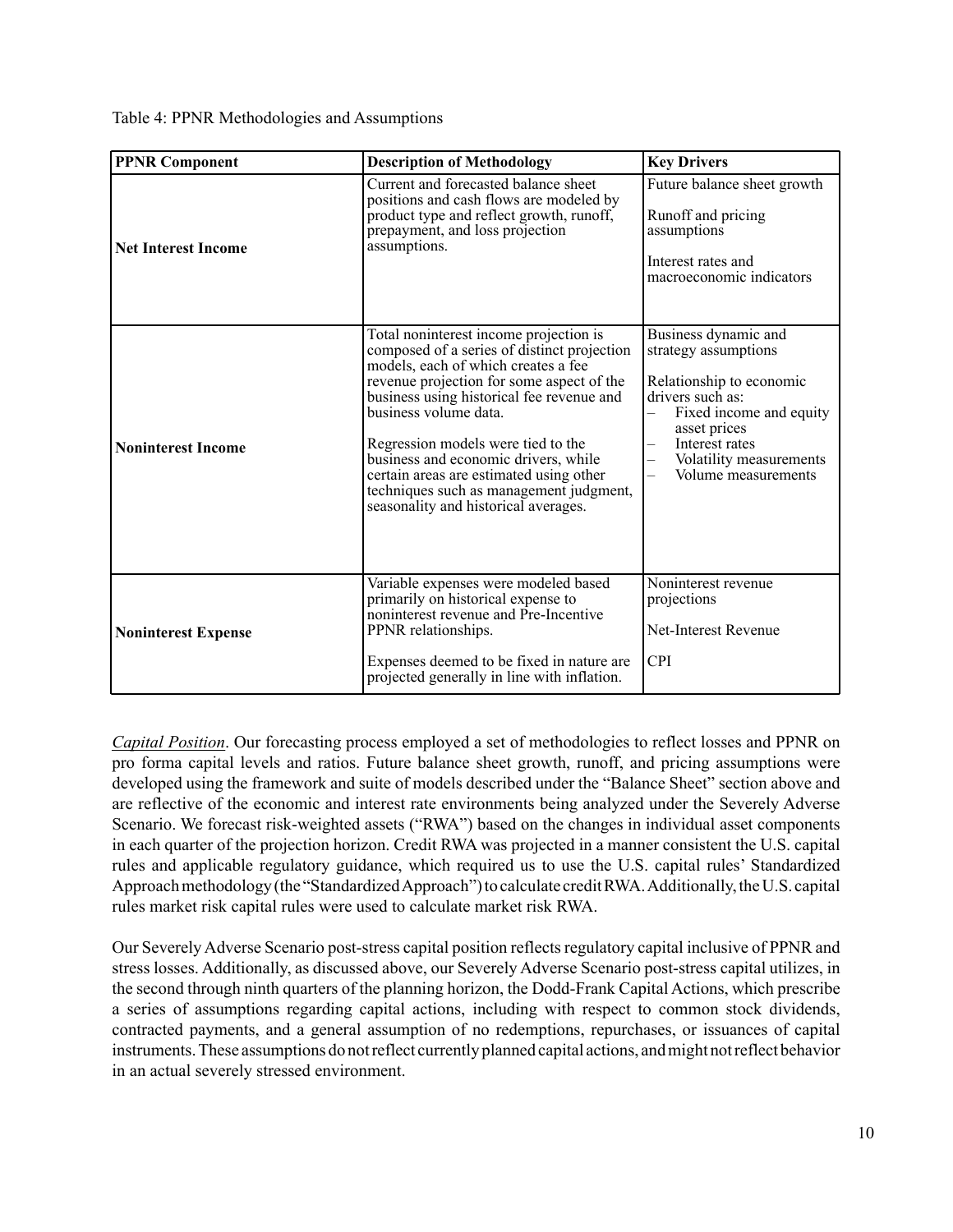# *Description of the Severely Adverse Scenario*

For this mid-cycle DFAST, BNY Mellon designed and selected a Severely Adverse Scenario premised on counterparty credit risk that is designed to capture the unique risks inherent in our core activities. As discussed below, key elements of BNY Mellon's Severely Adverse Scenario include the default of a large credit counterparty, a severe macroeconomic downturn, and idiosyncratic operational risk events that emerge simultaneously related to technology, quality resource contention, and fiduciary risk.

BNY Mellon considers the potential intra-day default of a large credit counterparty with a substantial level of unsecured intra-day and term limits to be a key risk. If a top BNY Mellon counterparty fails, BNY Mellon could be exposed to large idiosyncratic default losses on its exposures to the failed counterparty. To effectively capture direct credit counterparty default risk in a stress scenario and assess the potential impact, it is critical to select a counterparty to which BNY Mellon has exposure large enough to generate substantial losses and drive a meaningful stress to our capital. Based on a review of, among other matters, BNY Mellon's particular vulnerabilities and current exposures, considering the type of exposure and potential severity of the loss, and the credit rating of the defaulted institution, BNY Mellon selected a direct credit counterparty whose intra-day default would generate substantial losses and would meaningfully stress regulatory capital.

The Severely Adverse Scenario includes, among other elements, a severe economic downturn lasting for several quarters that leads to further financial pressures for BNY Mellon and is designed to be more prolonged and severe than the mid-cycle DFAST 2018 Adverse Scenario. The Severely Adverse Scenario also includes idiosyncratic operational risk events, related to technology and quality resource contention, that emerge simultaneously; as well as a fiduciary risk event that occurs simultaneously to the other operational risks, but is unrelated and leads to additional losses.

The macroeconomic variables used in the Severely Adverse Scenario are consistent with a global economy that enters a significant economic downturn that persists for several quarters; recovery does not begin until late 2020. U.S. GDP growth does not return until the sixth quarter of the projection period, while U.S. equity markets decline for five straight quarters (a decline of over 65% in aggregate from their starting point). U.S. unemployment peaks near 11%, while home prices decline throughout the entire projection horizon. U.S. Treasuries see a flight to quality (10-year rates falling initially and remaining low for multiple quarters), while credit spreads widen dramatically, and volatility lingers throughout much of the projection period.

These macroeconomic variables and parameters were projected in consideration of both historical events and forward-looking circumstances. Where possible, BNY Mellon relied on historically observed reactions of key variables to the default of a primary market participant. In cases where market circumstances varied from historical precedent, expert judgment was used to develop a comprehensive set of assumptions over the projection horizon consistent with the magnitude and nature of such a stress event.

BNY Mellon incorporated a full set of material exposures, activities, and risks, both on and off the balance sheet, in the Severely Adverse Scenario. Certain key risks captured include, among others, the following:

Credit risk was captured through the intra-day default of one of the Firm's largest unsecured credit counterparties, through the general deterioration of its credit portfolio, and through credit-driven devaluations in the securities portfolio due to the scenario's significant economic downturn.

Market risk was captured through the scenario's significant economic downturn (including sharp equity market declines and volatility in foreign exchange and interest rate markets) and its impact on BNY Mellon's Over-the-Counter ("OTC") derivatives portfolio, securities portfolio, trading book, and equity investments.

Operational risk was captured in the scenario through the scenario's consideration of the potential for increased litigation and non-litigation operational losses across all BNY Mellon lines of business that may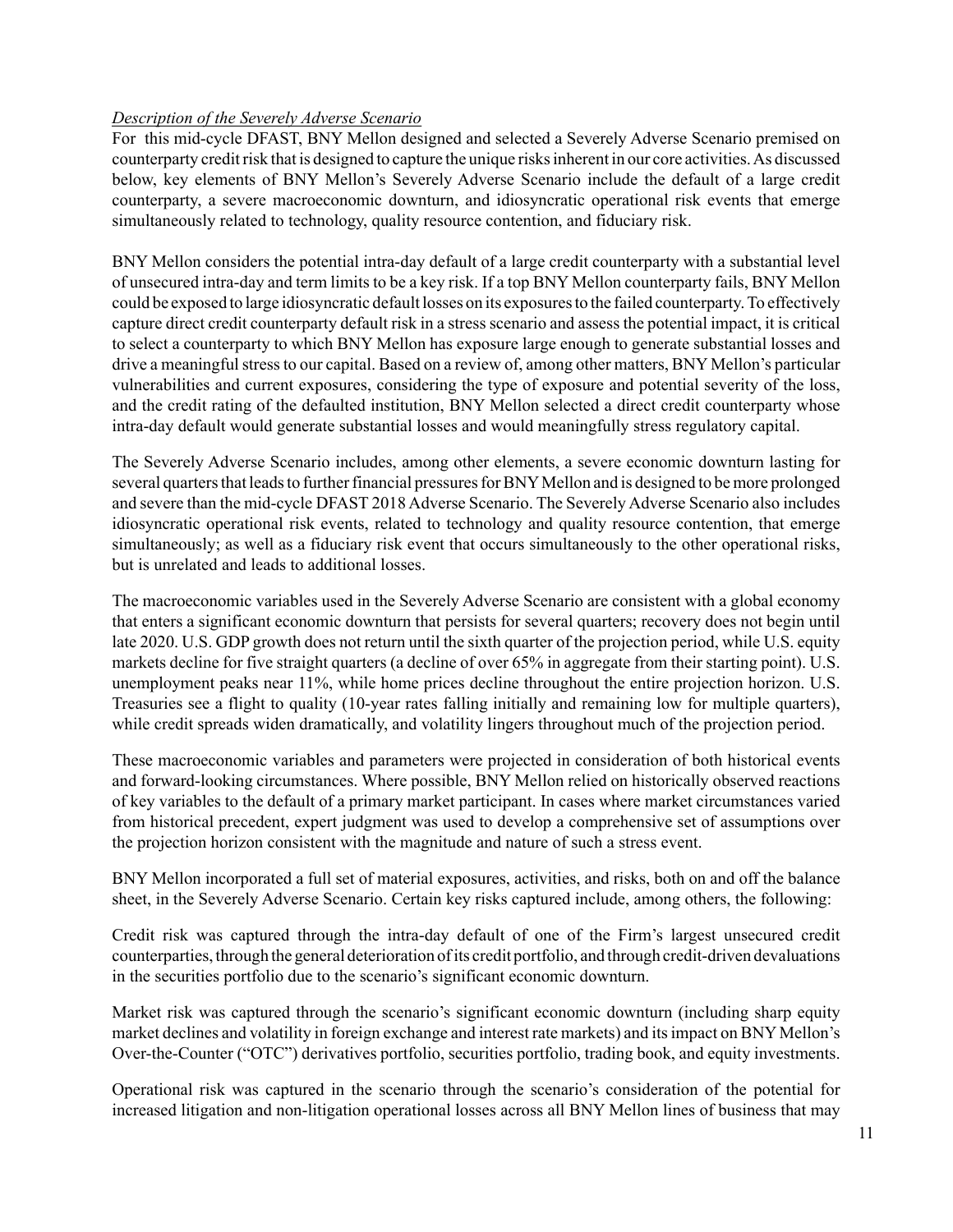result from such volatility, as well as through the incorporation of idiosyncratic scenario-based losses related to technology risk, resource contention, and fiduciary risk.

Liquidity risk was considered in the context of a major financial institution default and the impact such an event might have on credit and the general flow of funds. BNY Mellon considered the potential impact on cash flows, liquidity position, profitability, and other aspects of its financial condition to assess the potential for liquidity to become impaired over the projection horizon as a result of the stress event.

# *Explanation of the Most Significant Causes for Changes in Regulatory Capital*

As demonstrated by BNY Mellon's mid-cycle DFAST results, we maintain excess regulatory capital in every quarter, for every ratio, over the entire planning horizon throughout the Severely Adverse Scenario. This success is driven by a number of factors, including the Firm's strong capital generation and its risk profile. We recognize that our capital position was enhanced because the mid-cycle DFAST 2018 exercise does not require RWA to be calculated under the Advanced Approaches and the Advanced Approaches has been the Firm's constraining measure in recent quarters.

The most significant cause of declines in BNY Mellon's regulatory capital ratios over the planning horizon under the Severely Adverse Scenario is losses related to the default of a major credit counterparty in the first projection quarter. Additionally, impairments within the securities portfolio and trading book losses occurring in the first projection quarter also contribute to the decline in BNY Mellon's regulatory capital ratios.

*[Remainder of page left blank intentionally.]*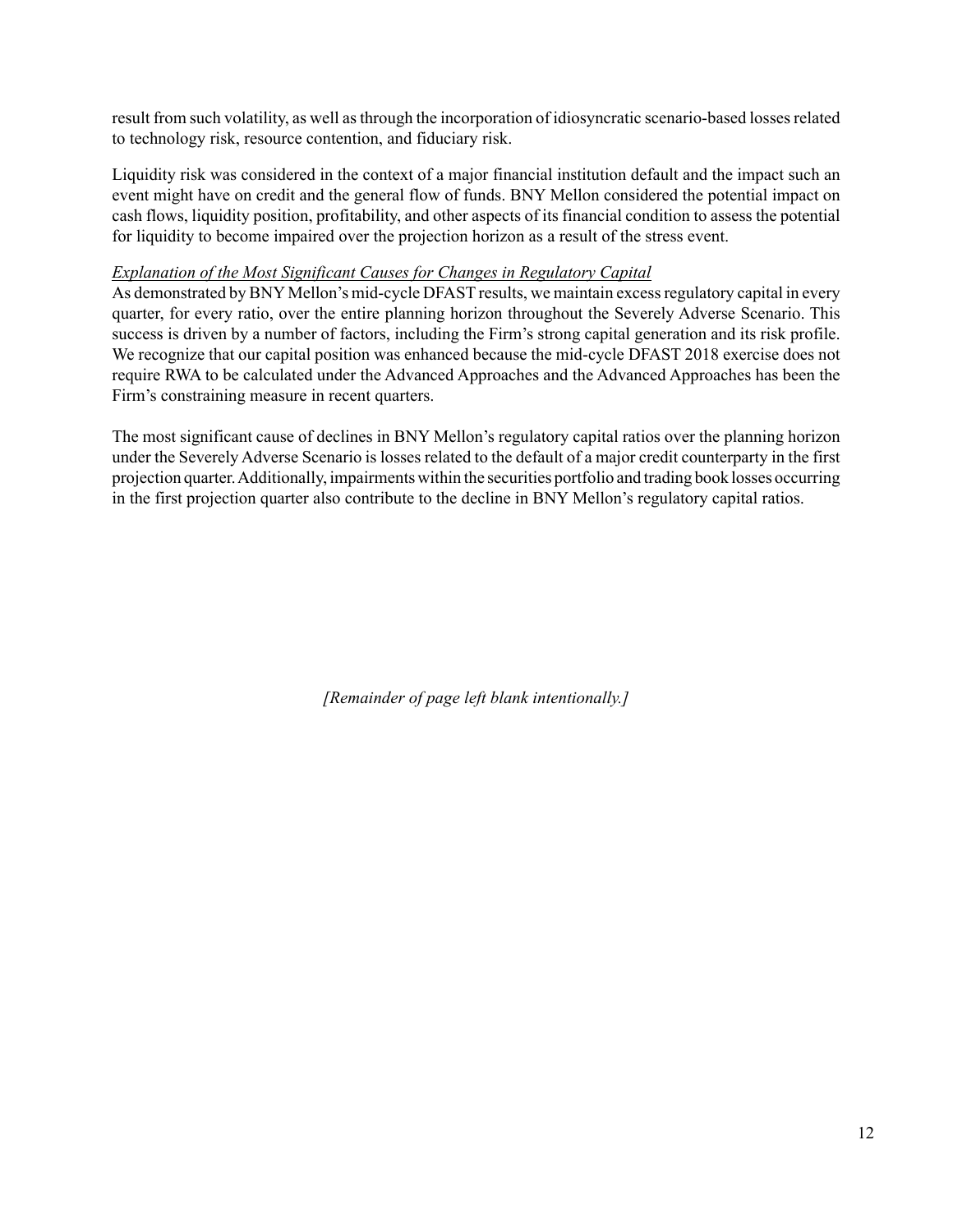#### **BNY Mellon - Tables of Statistical Results**

#### **MID-CYCLE FIRM-RUN RESULTS**

#### **Dodd-Frank Act Stress Testing Results**

The capital ratios are calculated using the Dodd-Frank Capital Actions. These projections represent hypothetical estimates that involve an economic outcome that is more adverse than expected. These estimates are not forecasts of expected losses, revenues, net income before taxes, or capital ratios. The minimum capital ratio presented is for the period from the third quarter of 2018 through the third quarter of 2020.

Table 5: Projected Stressed Capital Ratios Through the Third Quarter of 2020 Under the Severely Adverse Scenario

|                                        | Actual <sup>1</sup> |          | <b>Stressed Capital Ratios</b> |
|----------------------------------------|---------------------|----------|--------------------------------|
|                                        | <b>2018</b>         | Ending   | <b>Minimum</b>                 |
| Common Equity Tier 1 capital ratio (%) | 11.9%               | $10.7\%$ | $8.3\%$                        |
| Tier 1 capital ratio $(\%)$            | 14.1%               | 13.6%    | 10.5%                          |
| Total capital ratio $(\%)$             | 15.1%               | $15.0\%$ | 11.5%                          |
| Tier 1 leverage ratio $(\%)$           | $6.7\%$             | 7.5%     | $6.3\%$                        |
| Supplementary leverage ratio (%)       | $6.1\%$             | $6.9\%$  | 5.8%                           |

1 Actual second quarter 2018 Common Equity Tier 1, Tier 1 and Total capital ratios are calculated using the Standardized Approach. At June 30, 2018 BNY Mellon's reported Common Equity Tier 1, Tier 1 capital, and Total capital ratios were 11.0%, 13.1%, and 13.8%, respectively, using the Advanced Approaches, which was the Firm's constraining measure for that quarter.

## Table 6: Projected Q3 2020 Risk-Weighted Assets ("RWA")

|                                                  | Actual Q2 2018 | Projected Q3 2020 |
|--------------------------------------------------|----------------|-------------------|
| $\vert RWA^{\perp}(\$ \text{ in Millions})\vert$ | \$154,613      | \$122,122         |

<sup>1</sup>RWA calculated using the U.S. capital rules' Standardized Approach methodology ("Standardized Approach").

Table 7: Projected Loan Losses by Type of Loan for the Third Quarter of 2018 through the Third Quarter of 2020 Under the Severely Adverse Scenario

|                                   | <b>Millions of Dollars</b> | Portfolio Loss Rates $(\%)^1$ |
|-----------------------------------|----------------------------|-------------------------------|
| <b>Loan Losses</b>                | \$4,680                    | $10.2\%$                      |
| First-lien mortgages, domestic    | \$36                       | $0.4\%$                       |
| Junior liens and HELOCs, domestic | \$0                        | $0.0\%$                       |
| Commercial real estate, domestic  | \$429                      | 13.6%                         |
| Credit cards                      | \$0                        | $0.0\%$                       |
| Commercial and industrial         | \$127                      | $3.9\%$                       |
| Other consumer                    | \$49                       | $1.6\%$                       |
| Other $loans2$                    | \$4,039                    | 14.3%                         |

1 Average loan balance used to calculate portfolio loss rates excludes loans held for sale and loans held for investment under the fair value option, and are calculated over nine quarters. Portfolio loss rates are rounded to the nearest tenth of a percentage point.

 $<sup>2</sup>$  Other loans primarily includes loans to depositories and other financial institutions and loans for purchasing or carrying securities and</sup> all other loans and leases.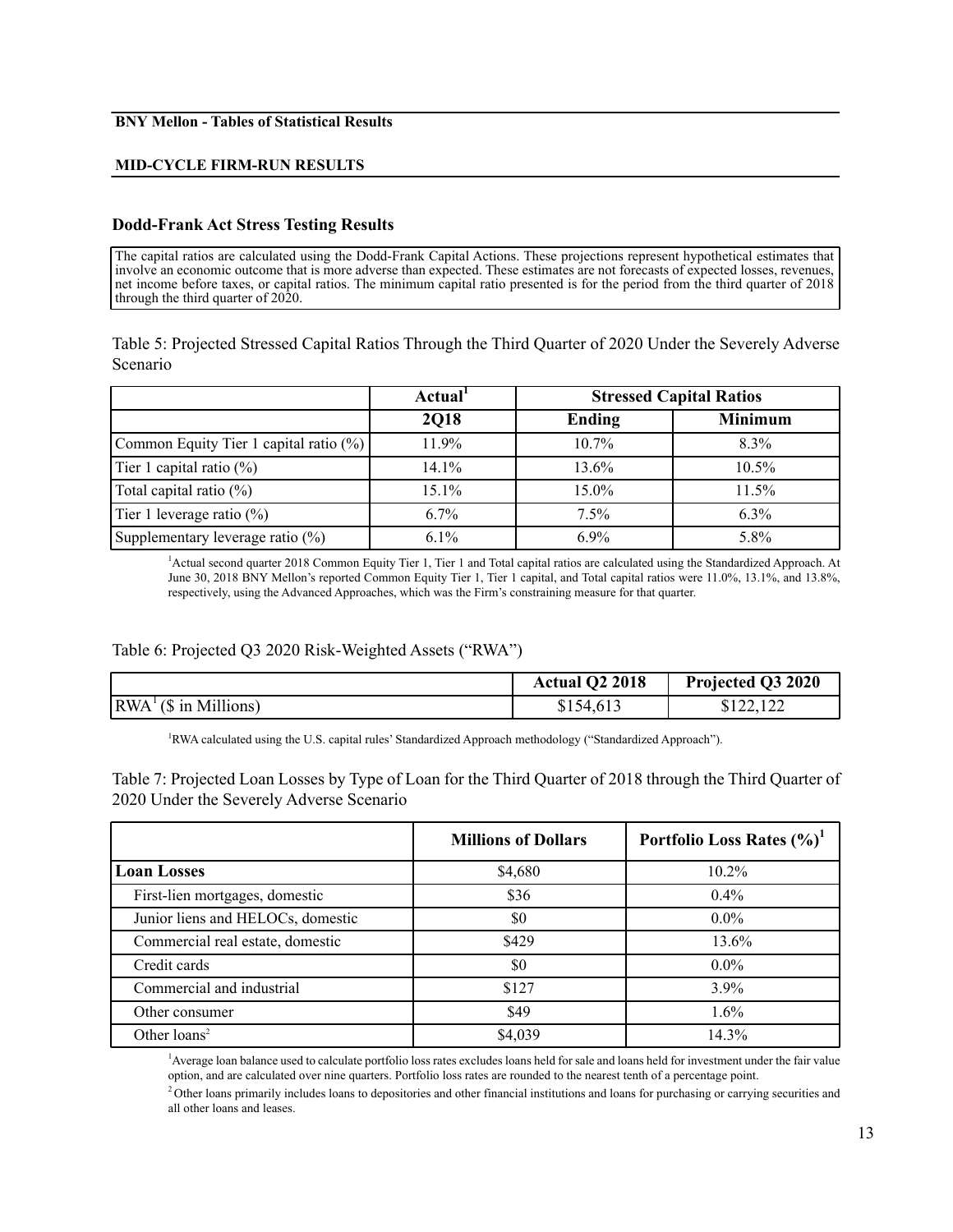|                                                                                           | <b>Millions of Dollars</b> | <b>Percent of Average</b><br>Assets <sup>5</sup> |
|-------------------------------------------------------------------------------------------|----------------------------|--------------------------------------------------|
| PPNR <sup>1</sup>                                                                         | \$3,655                    | $1.5\%$                                          |
| Other revenue <sup><math>\angle</math></sup>                                              | \$0                        | $0.0\%$                                          |
| Less                                                                                      |                            |                                                  |
| Provisions                                                                                | \$4,920                    | $2.0\%$                                          |
| Realized losses/(gains) on securities Available-for-<br>Sale/Held-to-Maturity ("AFS/HTM") | \$145                      | $0.1\%$                                          |
| Trading and counterparty losses <sup>3</sup>                                              | \$798                      | $0.3\%$                                          |
| Other losses/ $(gains)^4$                                                                 | \$(31)                     | $0.0\%$                                          |
| Equals                                                                                    |                            |                                                  |
| Net income before taxes                                                                   | \$(2,177)                  | $0.9\%$                                          |

Table 8: Projected Losses, Revenue, and Net Income Before Taxes for the Third Quarter of 2018 Through the Third Quarter of 2020 Under the Severely Adverse Scenario

<sup>1</sup>PPNR includes losses from operational risk events.

 $2$ Other revenue includes one-time income and (expense) items not included in pre-provision net revenue.

~Other revenue includes one-time income and (expense) items not included in pre-provision net revenue.<br><sup>3</sup>Trading and counterparty losses include mark-to-market and credit valuation adjustments losses and losses arising fr default scenario component applied to derivatives, securities lending, and repurchase agreement activities.

<sup>4</sup>Other losses/gains includes projected change in Funding Value Adjustments/Overnight Index Swaps as well as CLO Impairment losses.

5 Average assets are averaged over the nine-quarter planning horizon. Amounts are rounded to the nearest tenth of a percentage point.